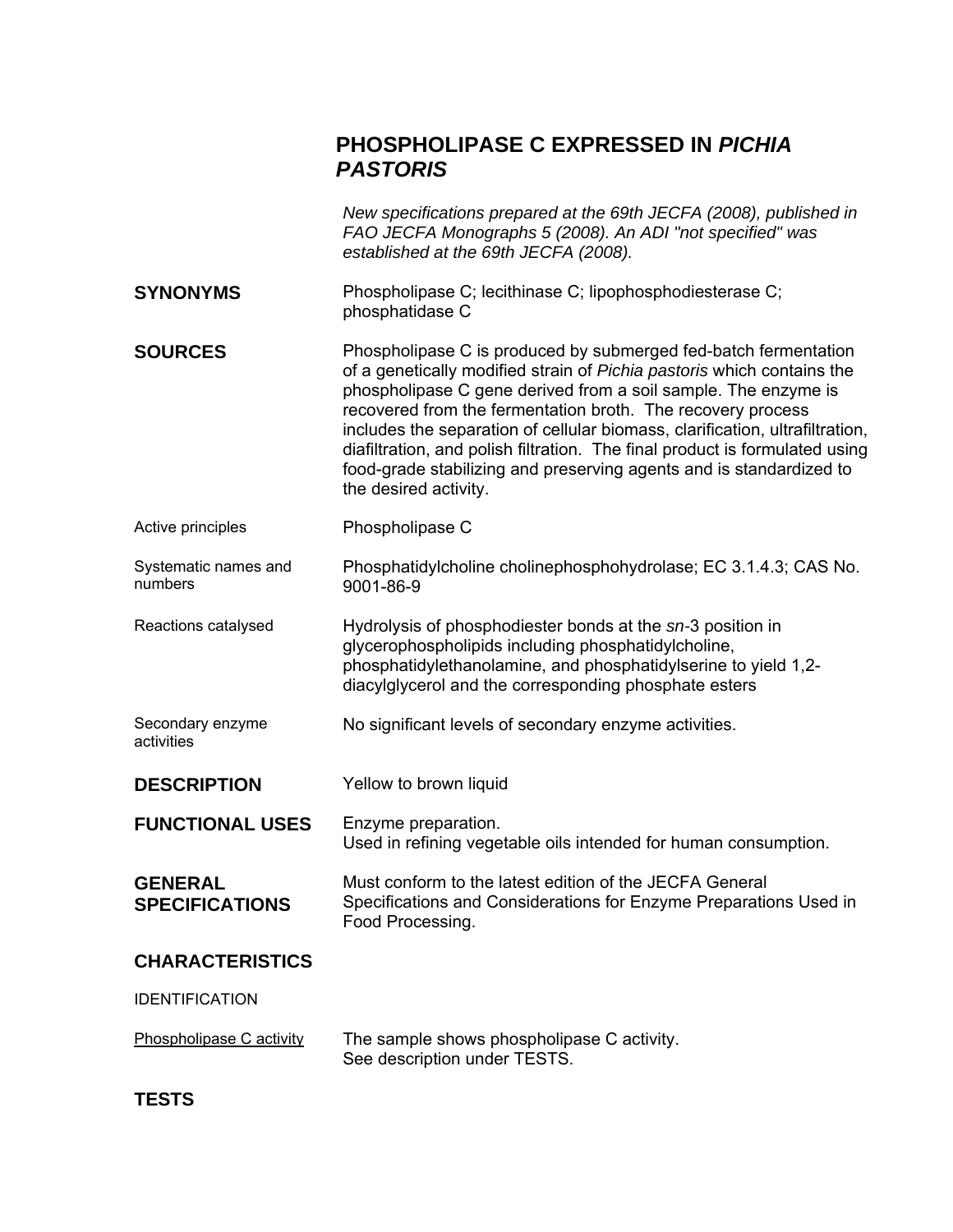#### Enzyme activity **Principle**

Phospholipase C catalyses the hydrolysis of phosphatidylcholine to 1,2-diacylglycerol and phosphorylcholine. Phosphorylcholine is subsequently titrated with potassium hydroxide. The activity of phospholipase C is determined by measuring the rate of consumption of potassium hydroxide required to maintain pH 7.3 at  $37^\circ$ .

The enzyme activity is expressed in phospholipase C units (PLCU). One phospholipase C unit is defined as the quantity of the enzyme that will hydrolyse 1 μmol phosphatidylcholine per minute under standard conditions ( $pH=7.3$ ; 37°).

### **Apparatus**

Auto-titrator (Brinkmann Instruments, Titrandos<sup>®</sup> 835 or equivalent) pH meter (Beckman Coulter, model F350 or equivalent) Homogenizer (M133/1281-0, 2-speed, BioSpec Products, catalog # 1281, or equivalent) Circulating water bath

### **Reagents and solutions**

(NOTE: use deionized water)

*Potassium hydroxide (0.01 N):* 0.01 N KOH certified titration reagent (Brinkmann Instruments 019091104 or equivalent). Use for titration of phosphorylcholine in the phospholipase C activity assay.

*Zinc sulfate solution (100 mM)*: Weigh 2.88 g of zinc sulfate heptahydrate (crystalline, certified ACS) and dissolve in water in a 100-ml volumetric flask. Add water to volume. The solution is stable for up to 30 days at room temperature.

*Calcium chloride solution (100 mM):* Weigh 1.47 g of calcium chloride dihydrate (certified ACS) and dissolve in water in a 100-ml volumetric flask. Add water to volume. The solution is stable for up to 30 days at room temperature.

*Triton X-100 solution (approximately 10%):* Weigh 10 g of Triton X-100 (Sigma-Aldrich T9284 or equivalent) into a 200-ml beaker. Add 100 ml of water and mix for at least 1 hr on a rotating table. The solution is stable in a closed container for up to 30 days at room temperature.

*Substrate solution (20 mM phosphatidylcholine, approximately 2.5% Triton X-100, 5 mM calcium chloride):* Weigh 3.24 g of phosphatidylcholine (Phospholipon 90G (containing at least 94% phosphatidylcholine), American Lecithin Company or equivalent) into a 500 ml beaker. Add 50 ml of 10% Triton X-100 solution and 10.0 ml of 100 mM calcium chloride solution. Adjust volume to 200 ml with water and mix. Homogenize the solution using a hand-held homogenizer at low setting (7,000 rpm) for approx. 45 sec or until a uniform dispersion is obtained. Check the pH and, if necessary,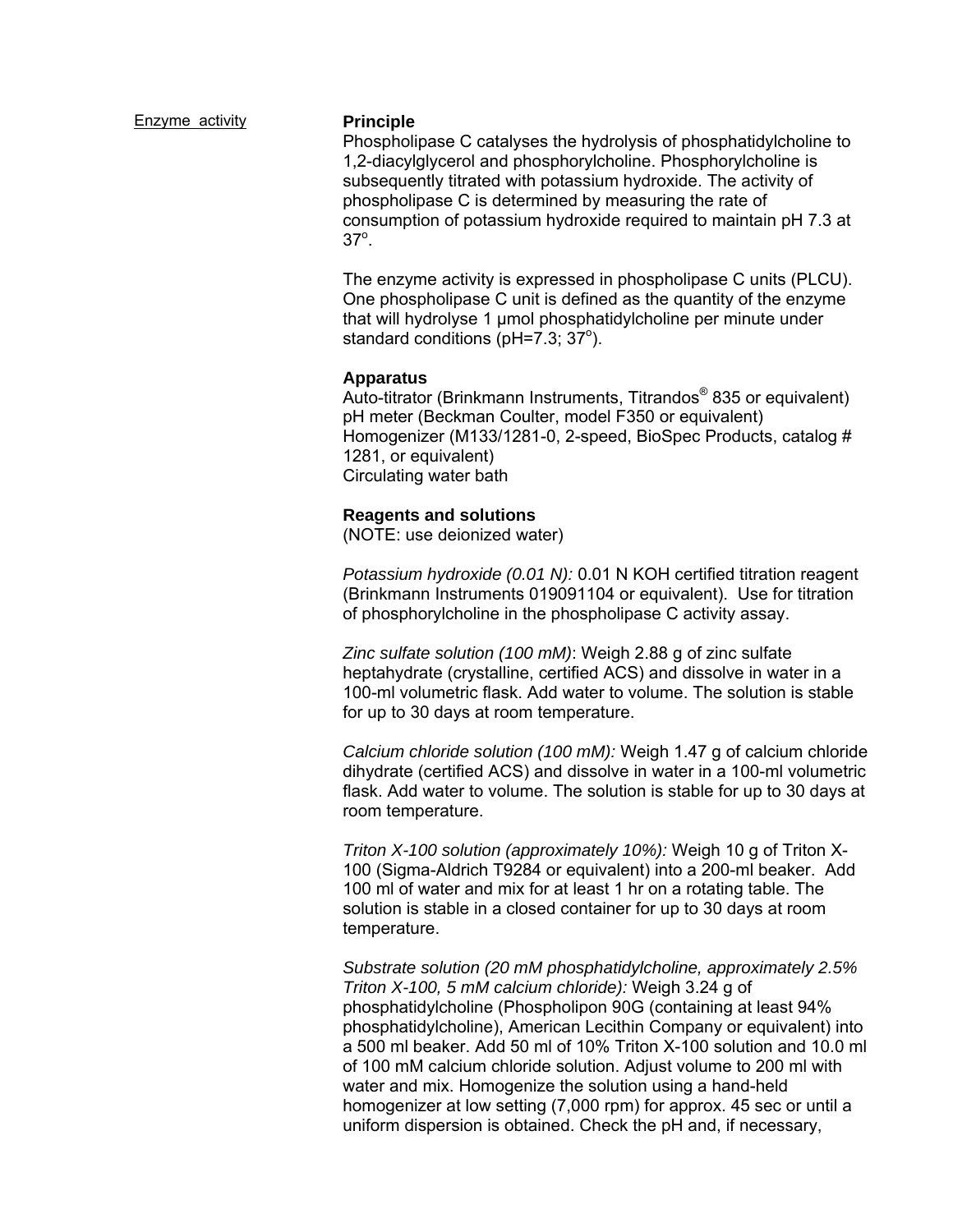adjust to the range of 6.5-7.0 using 0.2 N sodium hydroxide solution (certified, Fisher Scientific SS274-1 or equivalent). The solution should be prepared on the day of testing.

*Dilution buffer (0.1% Triton X-100, 1 mM zinc sulfate, 1% gum arabic):* Weigh 0.5 g of Triton X-100 and 5.0 g of gum arabic (Sigma-Aldrich G9752 or equivalent). Dissolve with stirring in 450 ml of water in a 1000 ml beaker. Add 5 ml of 100 mM zinc sulfate solution and adjust the pH to the range 7.0-7.2 using 0.2 N sodium hydroxide solution. Transfer to a 500 ml volumetric flask and add water to volume. The solution is stable for up to 30 days at  $4^\circ$ .

*Sample solution:* Weigh to ±0.1 mg approximately 1 g of the phospholipase C enzyme preparation into a 50 ml volumetric flask. Add the dilution buffer to volume and mix. Dilute with the dilution buffer to obtain a solution with an activity of approximately 12 PLCU/ml. The solution should be prepared on the day of testing.

### **Procedure**

- 1. Program the titrator to maintain the pH 7.3 and measure the consumption of 0.01 N KOH in milliliters per minute.
- 2. Set the temperature of the recirculating water bath at  $37^\circ$ .
- 3. Calibrate the pH electrode at pH 4, 7, and 10.
- 4. Transfer 20 ml of the substrate solution into the waterjacketed titration vessel of 50 ml capacity connected to the recirculating water bath, cover with the lid and stir.
- 5. Allow the substrate solution to equilibrate to  $37^\circ$ .
- 6. Start the titration program.
- 7. The titrator will adjust the pH of the substrate solution to 7.3 using 0.01 N KOH.
- 8. Add 50 μl of the sample solution.
- 9. Allow the titration to proceed automatically. The titrator will record the titration curve and calculate the slope. The slope between 2 and 6 minutes is used by the titrator to calculate the phospholipase C activity. Alternatively, the calculation can be performed manually.

NOTE: The slope must be within 0.02-0.1 ml/min. If the slope is outside this range or if the titration has not started within the first two minutes, adjust the activity of the sample solution.

## **Calculation**

Use the following formula for manual calculation of phospholipase C activity:

Activity (PLCU/g) = 
$$
\frac{V \times DF \times S \times N \times 1000}{V_{s} \times W}
$$

Where:

V is the initial volume of the sample solution (50 ml)